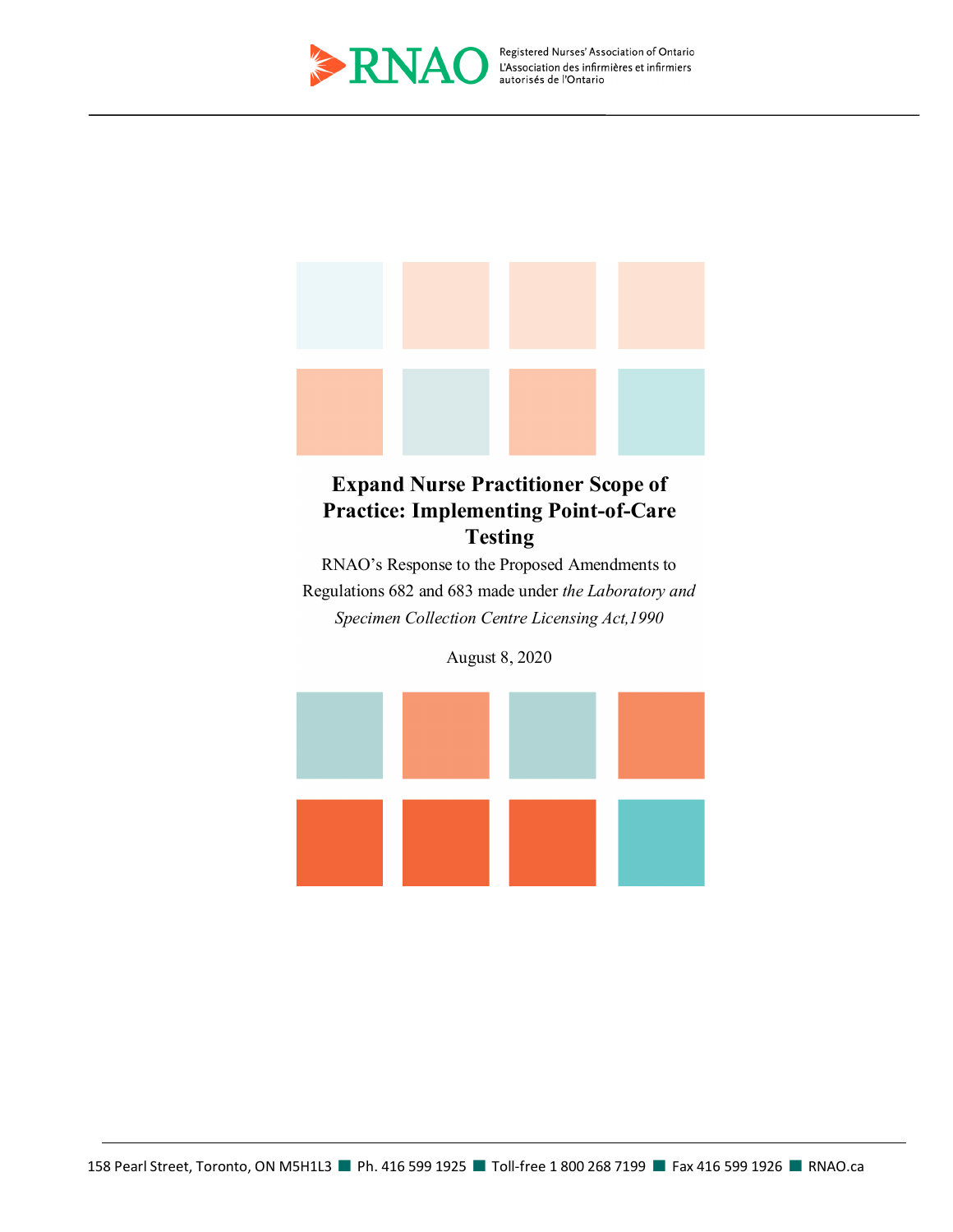### **Introduction**

The Registered Nurses' Association of Ontario (RNAO) is the professional association representing over 43,000 registered nurses (RN), nurse practitioners (NP), and nursing students in all settings and roles across Ontario. Since 1925, RNAO has advocated for healthy public policy, promoted excellence in nursing practice, increased nurses' contributions to shaping the health system, and influenced decisions that affect nurses and the public they serve.

On behalf of over 1,600 NP members of RNAO, we welcome the opportunity to provide feedback to Ontario's Regulatory Registry on the Proposed Amendments to Regulations 682 and 683 made under the Laboratory and Specimen Collection Centre Licensing Act (LSCCLA).<sup>[1](#page-5-0)</sup>

#### **Background**

RNAO was a trailblazer in the evolution of the Nurse Practitioner (NP) role in Ontario. Amongst the association's many advances for NPs, RNAO was the catalyst for launching the first 25 NP-led clinics, the establishment of the attending NP role in long-term care (LTC), and the legislative authorities for NPs to be able to admit, treat, transfer and discharge patients to and from in-patient hospital units. We did so to benefit Ontarians in times of health and in times of illness – across the continuum of care.

NPs provide Ontarians with faster access to quality care in a cost effective way. This is why RNAO continues to advocate for the full utilization of NPs in all sectors, including in long term care<sup>[2](#page-5-1)</sup>, in primary care<sup>[3](#page-5-2)</sup> and across the health system<sup>[4](#page-5-3)</sup> - based on decades of evidence demonstrating the value and impact NPs have with respect to access, timeliness and patient health outcomes.

The full utilization of the NP role as part of Ontario's COVID-19 pandemic response clearly demonstrated the critical and timely impact of NPs across the health system, including with vulnerable populations -- in the attending NP role, clinical director and /or medical director role in LTC homes, and in the community in absence of fulsome primary care.

Expanding the scope of practice for NPs is one of the most cost-effective ways to optimize safety, access, quality, and equity for Ontarians, and cost-effectiveness of our health system. RNAO welcomes the removal of long-standing legislative and regulatory barriers toward this end. Our call to consecutive governments to ensure NPs have authority to order and perform a broad range of point-of-care-testing that would address health system challenges has now been heard, and Ontarians will be the main beneficiaries of this regulatory change.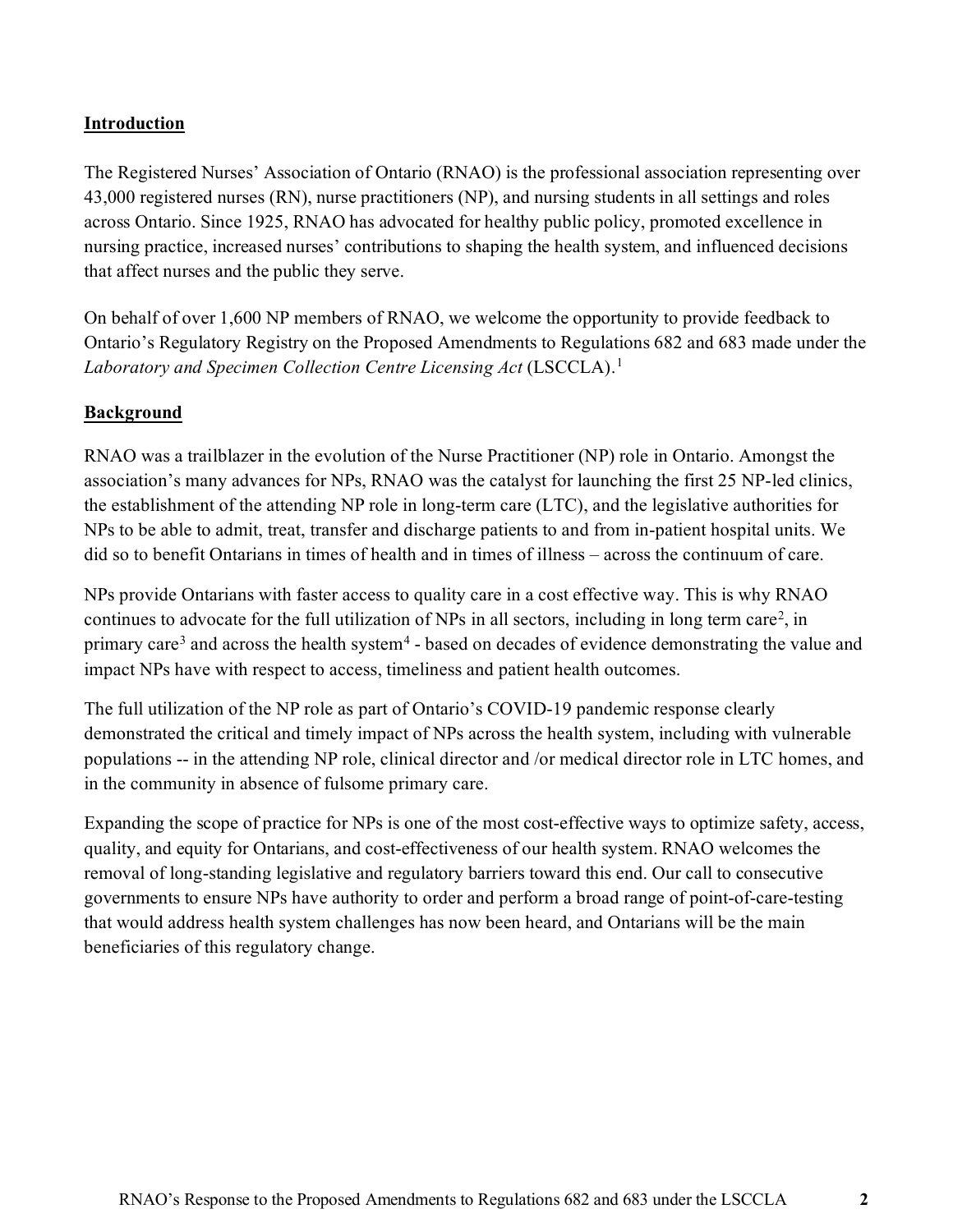#### **RNAO Response to Proposed Regulatory Amendments**

1. RNAO supports Proposed Amendments to Regulations 682 and 683 *Laboratory and Specimen Collection Centre Licensing Act* (LSCCLA) to fully maximize the NP scope of practice regarding point-of-care testing as outlined in the Regulation changes below:

#### Amendment to Regulation 682

*Exempting members of the College of Nurses of Ontario who are registered as Registered Nurses in the Extended Class from certain requirements of the LSCCLA (sections 5 to 16 of the Act) and from provisions of Regulation 682 (Laboratories) for the purposes of performing laboratory tests for the exclusive purpose of diagnosing or treating their patients.*

# Amendment to Regulation 683 (Specimen Collection Centres) made under the LSCCLA

*Exempt pharmacists and Registered Nurses in the Extended Class from certain requirements of the LSCCLA and the Regulation for the purposes of collecting specimens from their patient for the purposes of performing point of care tests.*

2. RNAO's support is based on the understanding that both these amendments will permit Nurse Practitioners (NPs) to independently order and independently perform and interpret point-of-care testing, inclusive of a broad of range of point-of-care tests that are analogous to the point-of-care tests currently ordered and performed by physician counterparts.

NPs are currently not authorized to independently order and independently perform point-of-care tests, such as glucometer readings, urinalysis dip or pregnancy tests, for which they must use medical directives or receive a physician co-signature.<sup>[5](#page-5-4)</sup> RNAO asserts – in the strongest possible terms -- that it is well within NP competency to independently order, independently perform, and interpret point-ofcare testing[.6](#page-5-5) Waiting for a physician to cosign point-of-care tests is a barrier to timely patient care, as is routine lab testing that goes to laboratory clinics, instead of being performed at point-of-care when the technology permits. Furthermore, from a health system perspective it is more efficient and cost-effective that NPs perform point-of-care testing that produces test results on-the-spot and can guide appropriate treatment. [7](#page-5-6)

RNAO is in full support of the proposed amendments to Regulation 682 under the *Laboratory and Specimen Collection Centre Licensing Act, 1990* to grant NPs authorization to independently perform a broad range of point-of-care testing for the purpose of diagnosing or treating their patients, with the recommendation of appropriate additional wording to ensure the full independence of the NP in ordering, performing and interpreting point-of-care testing.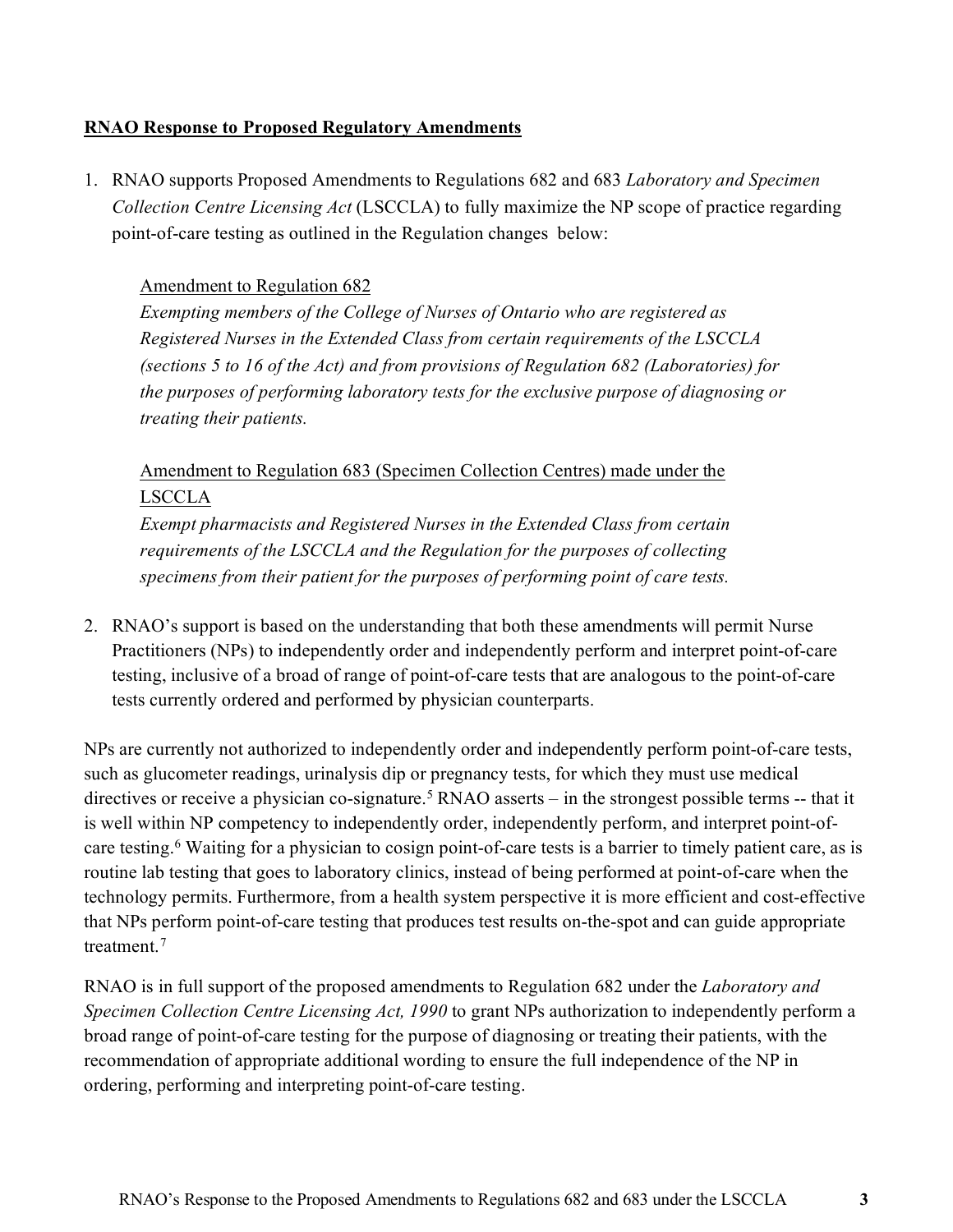RNAO urges that regulation changes reflect the ability of NPs to independently *order* point-of-care testing, similar to physician counterparts, for the purposes of delegation to care providers such as Registered Nurses (RNs) and Registered Practical Nurses (RPNs). RNAO urges government to amend this legislation in a manner that allows NPs to access the same range of point-of-care tests as their physician counterparts, thus requiring every legally certified NP who orders and performs laboratory tests for the exclusive purpose of diagnosing or treating his or her own patients in the course of his or her nursing practice to be exempted from the provisions of sections 5 to 16 of the *Laboratory and Specimen Collection Centre Licensing Act, 1990* and from the provisions of Regulation 682 (Laboratories).[8](#page-5-7)

Furthermore, RNAO's full support of the proposed amendments to Regulation 683 (Specimen Collection Centres) made under the LSCCLA for the purposes of collecting specimens from their patient to perform point-of-care tests, $9$  is based on the understanding this change will allow NPs access to the same range of specimen collection as their physician counterparts.

Amending the LSCCLA and its associated regulations, 682 and 683, in a manner that provides NPs with the same authority to collect specimens and perform point-of-care testing as their physician counterparts is absolutely critical; anything less will continue to impose barriers on NP practice and delay Ontarians access to timely, high-quality care.

# **RNAO Recommendations for Additional Expanded Scope of Practice**

RNAO will continue to urge for full utilization of the NP role across the system through necessary legislative and regulatory changes to permit NPs to: order additional forms of energy (e.g., CT, MRI, nuclear medicine, non-invasive EEG and ECGs in all situations); certify a death under every circumstance; and complete various Mental Health Forms including Form 1, 2, 3, 4, 5, 14, 28, 30 and 42.

**Additional Forms of Energy:** NPs need the authority to order additional forms of energy to maximize NP utilization and its positive effects on the health-care system.<sup>10</sup> This includes expanding NP authority to order CT and MRI scans (see RNAO response on this pending proposed regulatory amendment), <sup>[11](#page-5-10)</sup> nuclear medicine procedures and non-invasive electroencephalogram (EEG).<sup>[12](#page-5-11)</sup> Restricting NPs' authority to order diagnostic tests impedes timely diagnosis and management of care, which can potentially exacerbate conditions that could be resolved if treated in a timely manner. In addition, NPs are only authorized to order an electrocardiogram (ECGs) in non-urgent and non-acute situations.[13](#page-5-12) In order to increase timely access to necessary care, NPs should be given authority to order this test in all situations. Changes must urgently happen to ease the challenges we are experiencing in health-care.

RNAO recommends that the *Regulated Health Professions Act, 1991, Healing Arts Radiation Protection Act, 1990 and the Nursing Act, 1991* be amended to authorize NPs to independently order non-invasive EEG and ECG in all circumstances[.14](#page-5-13) [15](#page-5-14) [16](#page-5-15) In addition, the *Health Insurance Act, 1990* must also be updated to ensure these essential diagnostic tests ordered by NPs are insured services for patients.<sup>[17](#page-6-0)</sup>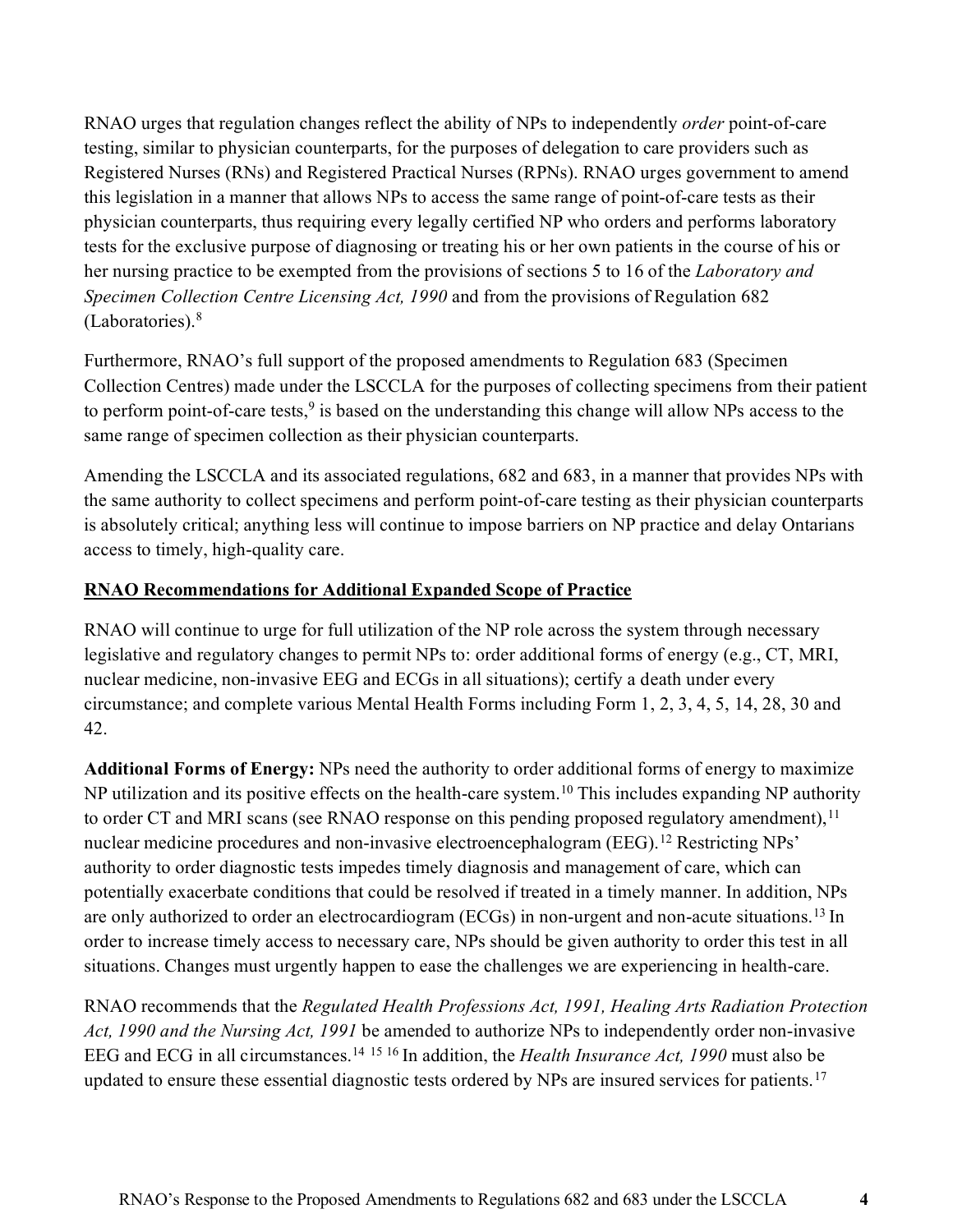**Certification of Death:** Under the provincial *Vital Statistics Act, 1990* an RN who holds an extended certificate of registration under the *Nursing Act, 1991* (referred to as an RN(EC) or more commonly, Nurse Practitioner) is able to complete a Medical Certificate of Death (Form 16) in the following five circumstances:

i) The RN(EC) has had the primary responsibility for the care of the deceased during the last illness of the deceased;

ii) The death was expected during the last illness of the deceased;

iii) There was a documented medical diagnosis of a terminal disease for the deceased made by a legally qualified medical practitioner during the last illness of the deceased;

iv) There was a predictable pattern of decline for the deceased during the last illness of the deceased;

v) There were no unexpected events or unexpected complications during the last illness of the deceased.  $^{18}$  $^{18}$  $^{18}$ [19](#page-6-2) [20](#page-6-3)

If any one of the above circumstances is not met, the RN(EC) must consult a physician or a coroner to complete the Medical Certificate of Death.<sup>[21](#page-6-4)</sup>

RNAO is urging that the *Vital Statistics Act, 1990* under *Registration of Deaths*, subsection 21 (3.1), be amended to allow RN(EC)s the authority to complete Medical Certificates of Death in all circumstances, including those that do not meet the five currently listed.<sup>[22](#page-6-5) [23](#page-6-6)</sup> Doing so will accelerate the process of registering deaths with the local municipal clerk's office and preserve dignity for the deceased person and their family, friends, and caregivers.<sup>[24](#page-6-7)</sup>

**Completion of Mental Health Forms:** Expand NPs authority to complete various Mental Health Forms including Forms 1, 2, 3, 4, 5, 14, 28, 30 and 42.

Section 15 of the Mental Health Act currently authorizes physicians to complete forms related to mental health services. Forms one through five involve bringing a person to a psychiatric facility, keeping them there, and discharging them. Forms 14 and 28 control the access to a patient's clinical records, and forms 30 and 42 are used to notify the patient when they are admitted to a psychiatric facility under one of the aforementioned forms and their right to appeal.[25](#page-6-8)

Given that NPs often serve as entry points to the health system, restricting their ability to initiate legal forms for mental health services presents a significant concern[.26](#page-6-9) For example, an NP treating a patient in the community who is at risk of self-harming or harming someone else is unable to initiate a Form 1- Application for Psychiatric Assessment, and therefore must locate a physician or resort to using services such as police to facilitate the patient's safe transfer to hospital for evaluation and treatment. This poses significant safety threats as in the interim; the patient is able to leave on their own free will.<sup>[27](#page-6-10)</sup>

Authorizing NPs to initiate all legal forms for mental health services, including 1, 2, 3, 4, 5, 14, 28, 30 and 42 for mental health services aligns with the evolution of the health system and the NP role. As we have advocated in the past, "it promotes the public interest, improves access to needed care and is consistent with the scope of practice NPs already have. It also increases safety for individuals, families, and communities." [28](#page-6-11)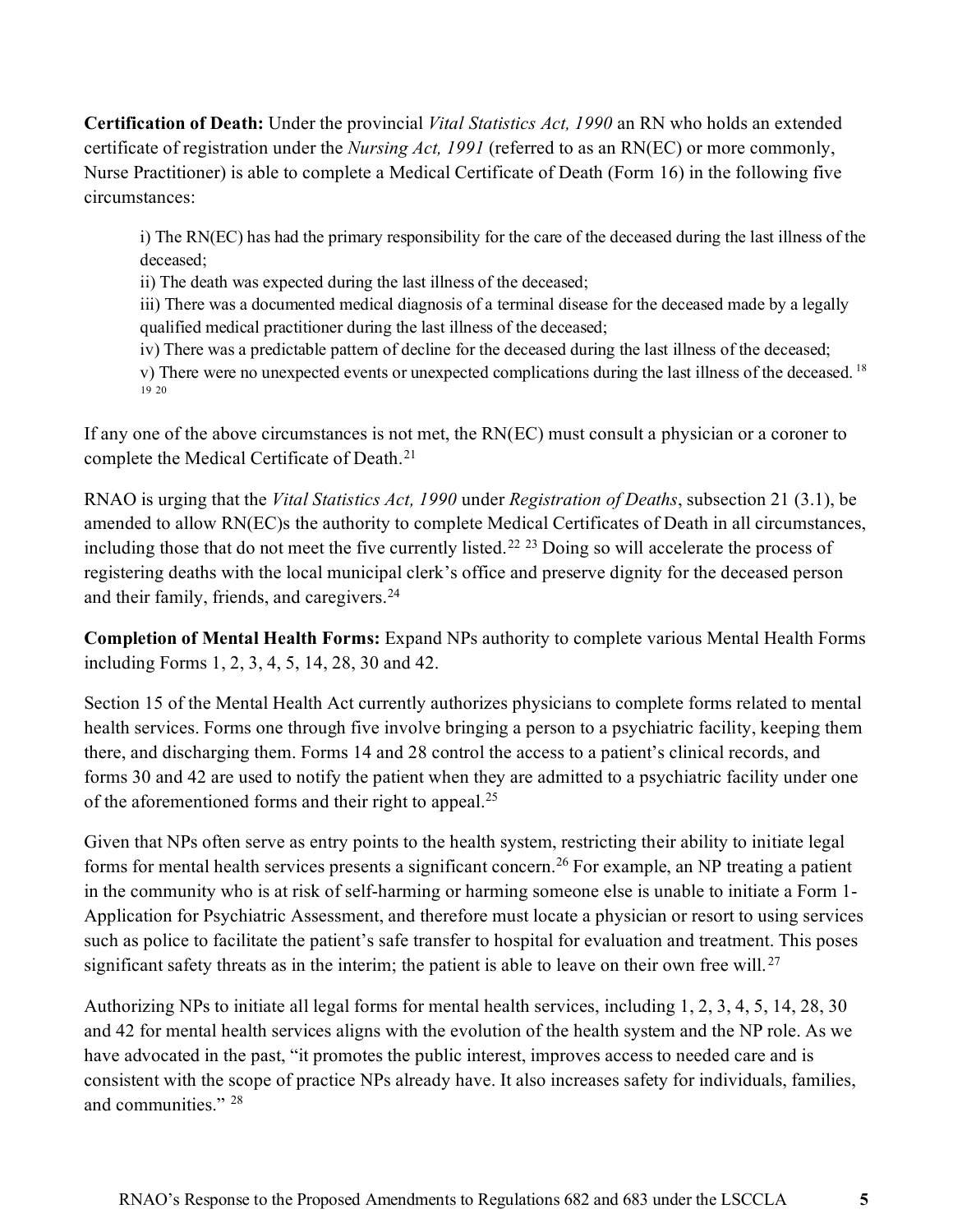## **Conclusion**

RNAO welcomes the proposed amendments to Regulation 682 and 683 under the LSCCLA as important steps to expanding the NP scope of practice, and applauds the ministry action in this regard. In the interest of public health and safety, it is imperative that changes provide NPs with the same authority to collect specimens and independently order and independently perform; and interpret a broad range of point-of-care testing analogous to their physician counterparts. In addition, the government and the College of Nurses of Ontario (CNO) must urgently eliminate all outstanding and long-standing barriers for NPs to work to their full scope – across all settings - by amending necessary legislation and regulations. RNAO welcomes further discussion to expedite these changes and is eager to assist the Ministry in achieving the aforementioned as critical to improving access, equity, and the quality of health services provided to all Ontarians.

#### **References:**

[https://rnao.ca/sites/default/files/2020-06/Nursing%20Home%20Basic%20Care%20Guarantee%20-](https://rnao.ca/sites/default/files/2020-06/Nursing%20Home%20Basic%20Care%20Guarantee%20-%20RNAO%20submission%20to%20LTC%20staffing%20study%20advisory%20group%20-%20Final%20-%20June%2009%2C%202020.pdf)

[%20RNAO%20submission%20to%20LTC%20staffing%20study%20advisory%20group%20-%20Final%20-](https://rnao.ca/sites/default/files/2020-06/Nursing%20Home%20Basic%20Care%20Guarantee%20-%20RNAO%20submission%20to%20LTC%20staffing%20study%20advisory%20group%20-%20Final%20-%20June%2009%2C%202020.pdf) [%20June%2009%2C%202020.pdf](https://rnao.ca/sites/default/files/2020-06/Nursing%20Home%20Basic%20Care%20Guarantee%20-%20RNAO%20submission%20to%20LTC%20staffing%20study%20advisory%20group%20-%20Final%20-%20June%2009%2C%202020.pdf)

<span id="page-5-2"></span><sup>3</sup> RNAO. (2020). *Enhancing community care for Ontarians (ECCO) 3.0*. Retrieved from https://mao.ca/sites/default/files/2020-05/ecco-report-3.0.pdf?\_ga=2.27964411.699507835.1596548578-[2076328791.1596226751](https://rnao.ca/sites/default/files/2020-05/ecco-report-3.0.pdf?_ga=2.27964411.699507835.1596548578-2076328791.1596226751)

<span id="page-5-3"></span><sup>4</sup> Ibid.

<span id="page-5-4"></span><sup>5</sup> RNAO. (2019). *Increasing access to care by fully utilizing NPs.* [https://rnao.ca/sites/rnao](https://rnao.ca/sites/rnao-ca/files/Fully_utilizing_NPs_2019.pdf)[ca/files/Fully\\_utilizing\\_NPs\\_2019.pdf](https://rnao.ca/sites/rnao-ca/files/Fully_utilizing_NPs_2019.pdf)

<span id="page-5-5"></span> $6$  Ibid.

<span id="page-5-6"></span><sup>7</sup> Ibid.

<span id="page-5-8"></span><sup>9</sup> *Laboratory and Specimen Collection Centre Licensing Act*: Regulation 683 Specimen Collection Centres. (1990, c. L.1).

<https://www.ontario.ca/laws/regulation/900683>

<span id="page-5-9"></span><sup>10</sup> RNAO. (2019). *Increasing access to care by fully utilizing NPs.* [https://rnao.ca/sites/rnao](https://rnao.ca/sites/rnao-ca/files/Fully_utilizing_NPs_2019.pdf)[ca/files/Fully\\_utilizing\\_NPs\\_2019.pdf](https://rnao.ca/sites/rnao-ca/files/Fully_utilizing_NPs_2019.pdf)

<span id="page-5-10"></span><sup>11</sup> Ontario's Regulatory Registry. (2020, June 25). Proposed amendments to Regulation 543 made under the Healing Arts Radiation and Protection Act and; Regulation 107/96 made under the Regulated Health Professions Act, 1991. Retrieved July 31, 2020, from

<https://www.ontariocanada.com/registry/view.do?postingId=33147&language=en>  $12$  Ibid.

<span id="page-5-12"></span><span id="page-5-11"></span><sup>13</sup> College of Nurses of Ontario (CNO). (2019). *Practice standard: Nurse practitioner.*

```
http://www.cno.org/en/learn-about-standards-guidelines/educational-tools/nurse-practitioners/
```
<span id="page-5-13"></span><sup>14</sup> Regulated Health Professions Statute Law Amendment Act, 2009, S.O. 2009, c.26.

<span id="page-5-14"></span><sup>15</sup> *Healing Arts Radiation Protection Act*, R.S.O. 1990, C. H.2.

<span id="page-5-15"></span><sup>16</sup> *Nursing Act,* 1991, s.o. 1991, c. 32.

<span id="page-5-0"></span><sup>&</sup>lt;sup>1</sup> Ontario's Regulatory Registry. (2020, June 24). Proposed Amendments to Regulations 682 and 683 made under *the Laboratory and Specimen Collection Centre Licensing Act, 1990*. Retrieved on July 31, 2020, from https://www.ontariocanada.com/registry/view.do?postingId=33087&language=en

<span id="page-5-1"></span><sup>2</sup> Registered Nurses' Association of Ontario (RNAO). (2020). *Nursing home basic care guarantee: RNAO submission to the long-term care staffing study advisory group.* Retrieved from

<span id="page-5-7"></span><sup>8</sup> *Laboratory and Specimen Collection Centre Licensing Act*: Regulation 682 Laboratories. (1990, c. L.1). <https://www.ontario.ca/laws/regulation/900682>